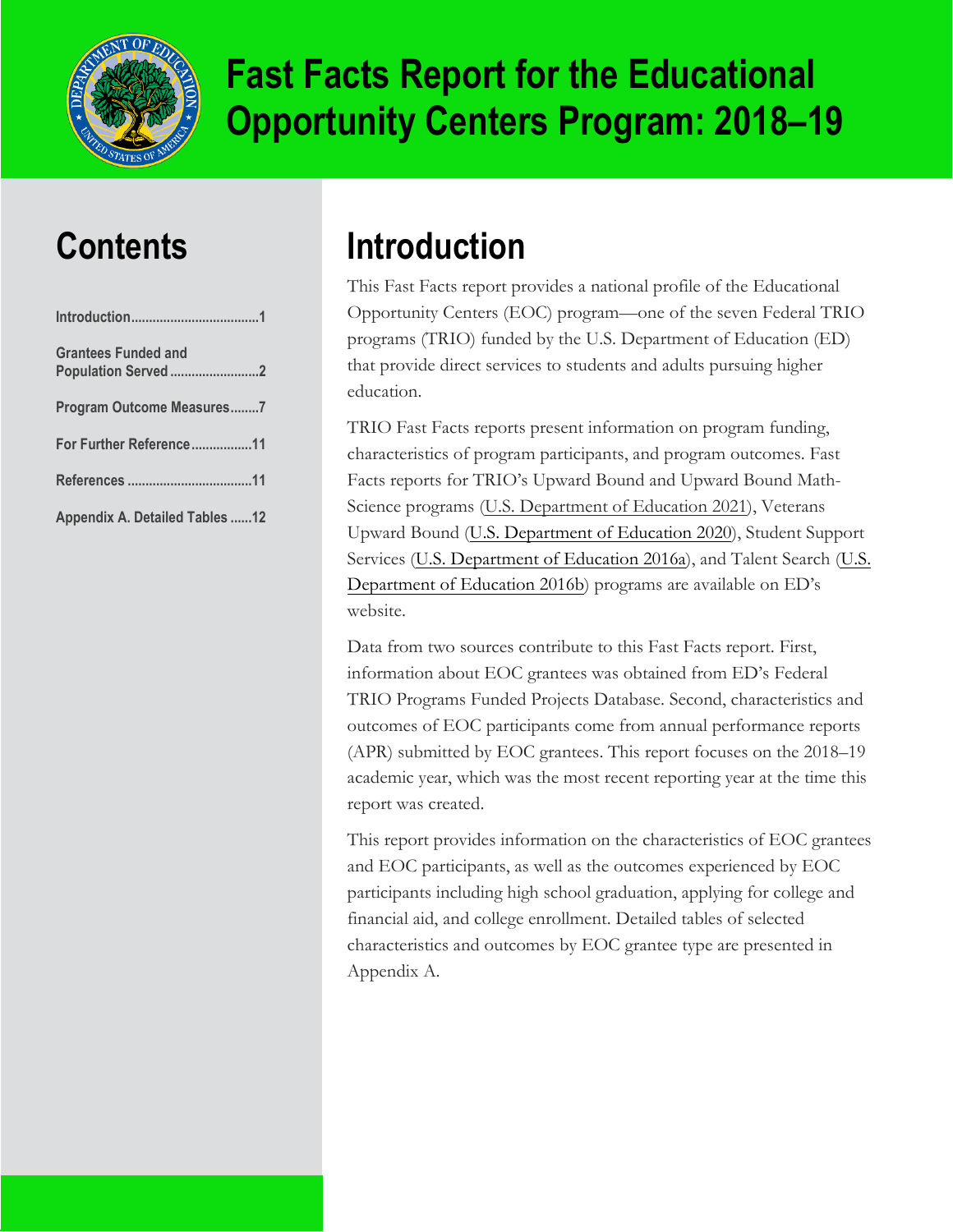# <span id="page-1-0"></span>**Grantees Funded and Population Served**

The goal of the EOC program is to increase the number of adult participants who enroll in postsecondary education. To achieve this goal, the EOC program provides a variety of services to participants, including tutoring, mentoring, academic guidance and personal counseling, information on postsecondary education opportunities and student financial assistance, and assistance with applications for college admissions and financial aid. In particular, the EOC program focuses on the financial and economic literacy of participants to mitigate economic barriers to postsecondary success.<sup>[1](#page-1-1)</sup>

The EOC program serves individuals through grants to projects located throughout the states, District of Columbia, and Puerto Rico (see Exhibit 1). In 2018– 19, 60 percent of the grantees were located in the south and plains states (e.g., Kansas, Missouri), and 21 percent of the grantees were spread across the northeast, mid-Atlantic, and Great Lakes regions. The remaining grantees were located up and down the west coast, in the Rocky Mountain region, and in Puerto Rico. The majority of EOC grants were awarded to postsecondary institutions, while 23 grants (17 percent) were awarded to nonprofit agencies or other types of organizations (see Exhibit 2).

In 2018–19, EOC grantees served more than 194,000 participants. Across the seven TRIO programs, EOC serves the largest average number of participants per grantee, with an average of 1,397 participants per grantee. In comparison, the average number of participants served per grantee ranged from 32 to 658 participants across the other six TRIO programs in 2018–19. Unlike the TRIO programs in which grant projects serve fewer students, EOC does not provide intensive individual services to participants.

The average number of EOC participants served varied by grantee type. EOC grants that were administered by nonprofit or other organizations served more participants on average (2,073) than 4-year (1,268) and 2-year (1,256) institutions (see Exhibit 2).

In addition to serving a larger average number of participants, nonprofit or other organizations received a larger average amount of funding than grantees at 2-year and 4-year institutions. As a result, the average cost per participant was relatively similar by grantee type in 2018–19, ranging from \$259 for grantees that were nonprofit or other organizations to \$274 for grantees that were 4-year institutions (see Exhibit 2).



<span id="page-1-1"></span><sup>&</sup>lt;sup>1</sup> The emphasis on economic literacy and mitigating economic barriers expands the pool of eligible participants to include students who are already enrolled in postsecondary education (see Exhibit 4).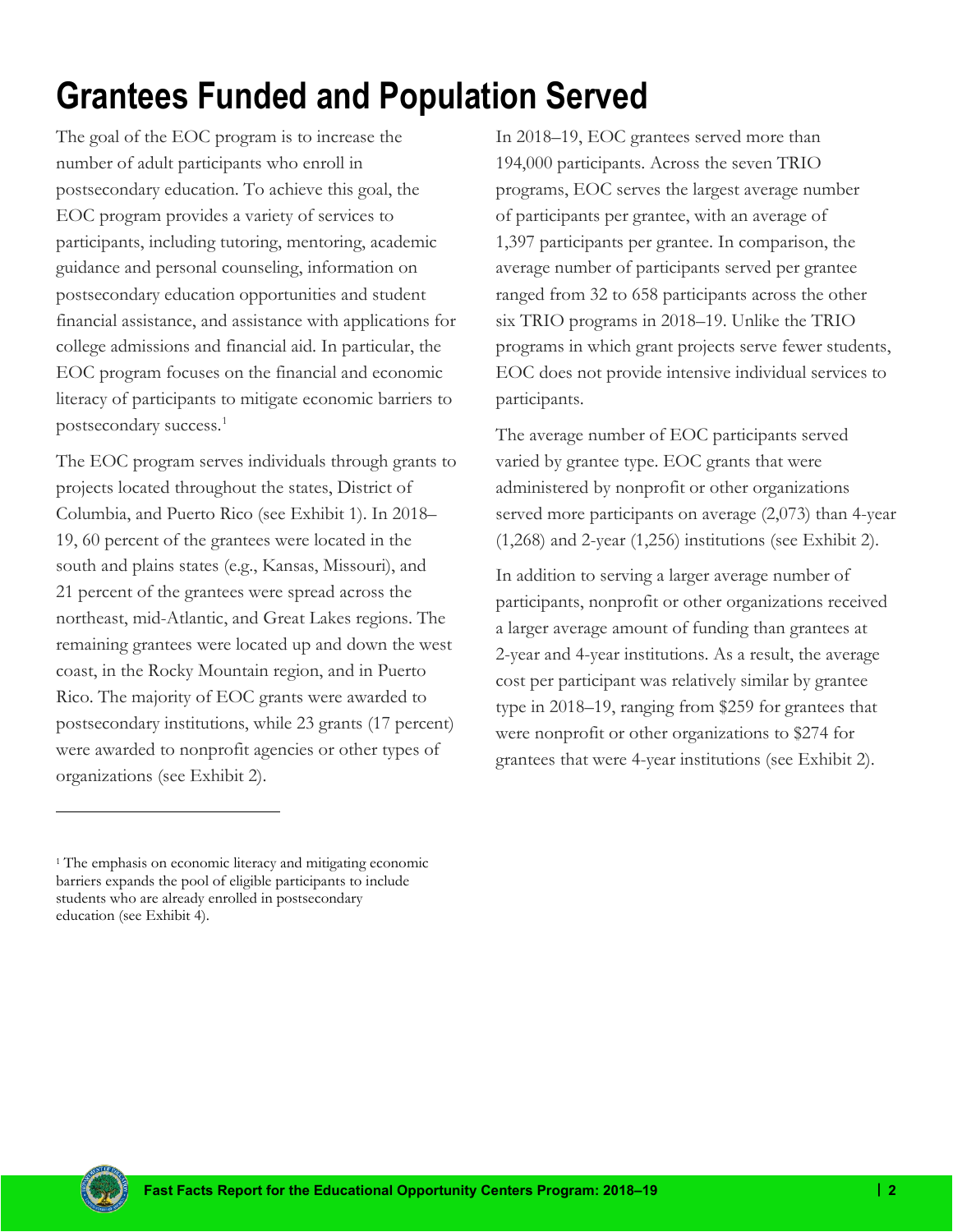### **Exhibit 1. Educational Opportunity Centers grantee locations: 2018–19**



NOTE. AK = Alaska; HI = Hawaii; PR = Puerto Rico. Exhibit 1 is based on TRIO Story Maps, which present TRIO's footprint across the United States. For a link to TRIO Story Maps, visit the main TRIO webpage [\(https://www2.ed.gov/about/offices/list/ope/trio/index.html\)](https://www2.ed.gov/about/offices/list/ope/trio/index.html) and select the "TRIO Maps Home Page" link. The TRIO Story Maps are regularly updated, so the number and geographic distribution of TRIO grantees will no longer represent the 2018–19 project year. SOURCE: TRIO Footprint in 2018-19: EOC Project Sites Throughout the U.S. and Other Jurisdictions [\(https://ope.ed.gov/programs/maped/storymaps/trio/\)](https://nam10.safelinks.protection.outlook.com/?url=https%3A%2F%2Fope.ed.gov%2Fprograms%2Fmaped%2Fstorymaps%2Ftrio%2F&data=04%7C01%7Ckzeiser%40air.org%7C37bf427e458f4f2b1eb008d90fdbf903%7C9ea45dbc7b724abfa77cc770a0a8b962%7C0%7C0%7C637558259731681203%7CUnknown%7CTWFpbGZsb3d8eyJWIjoiMC4wLjAwMDAiLCJQIjoiV2luMzIiLCJBTiI6Ik1haWwiLCJXVCI6Mn0%3D%7C1000&sdata=h8DJCfl9GX5dHeGKACRpuhkIciqE9h8tAphIK%2FITLgM%3D&reserved=0)

### **Exhibit 2. Number of Educational Opportunity Centers grants, number of program participants, and amount of program funding, by grantee type: 2018–19**

|                                                           |              | <b>Grantee type</b> |                     |                                     |  |  |  |
|-----------------------------------------------------------|--------------|---------------------|---------------------|-------------------------------------|--|--|--|
| <b>Participant characteristics</b>                        | All grantees | 2-year institutions | 4-year institutions | Nonprofit or other<br>organizations |  |  |  |
| Number of funded grants                                   | 139          | 53                  | 63                  | 23                                  |  |  |  |
| Number of grantees that are minority-serving institutions | 35           | 14                  | 21                  | N/A                                 |  |  |  |
| Total funding (\$)                                        | 51,518,923   | 17.274.934          | 21,886,605          | 12,357,384                          |  |  |  |
| Average funding per grantee (\$)                          | 370.640      | 325.942             | 347.406             | 537,278                             |  |  |  |
| Total participants served                                 | 194.153      | 66.553              | 79.914              | 47.686                              |  |  |  |
| Average number of participants served per grantee         | 1,397        | 1.256               | 1.268               | 2,073                               |  |  |  |
| Average cost per participant served (\$)                  | 265          | 260                 | 274                 | 259                                 |  |  |  |

NOTE: N/A = not applicable. Results exclude one nonprofit agency that did not submit annual performance report data in 2018–19.

SOURCE: U.S. Department of Education, Federal TRIO Programs, Educational Opportunity Centers Annual Performance Report data, 2018–19; and Funded Projects database, 2018–19.

As defined in EOC regulations (Title 34, Section 644.11 (a)), at least two-thirds of the individuals served by each EOC project must be low-income individuals who are [potential] first-generation college students.<sup>[2](#page-2-0)</sup> Similar to the other TRIO programs, EOC grantees focus on services for individuals who are traditionally underrepresented in postsecondary education, including students from low-income families and students whose parents did not graduate

from college (e.g., [potential] first-generation college students). In addition, program services may be tailored to meet the needs of various groups, including individuals who are limited English proficient, individuals with disabilities, individuals who are experiencing homelessness, and youth who are aging out of the foster care system.

Commerce. [Potential] first-generation college student means an individual neither of whose natural or adoptive parents received a baccalaureate degree; or an individual who regularly resided with and received support from only one parent and whose supporting parent did not receive a baccalaureate degree.



<span id="page-2-0"></span><sup>2</sup> The regulations (Title 34, Section 644.7(b)) define a low-income individual as an individual whose family's taxable income did not exceed 150 percent of the poverty level amount in the calendar year preceding the year in which the individual initially participated in the project. The poverty level amount is determined by using criteria of poverty established by the Bureau of the Census of the U.S. Department of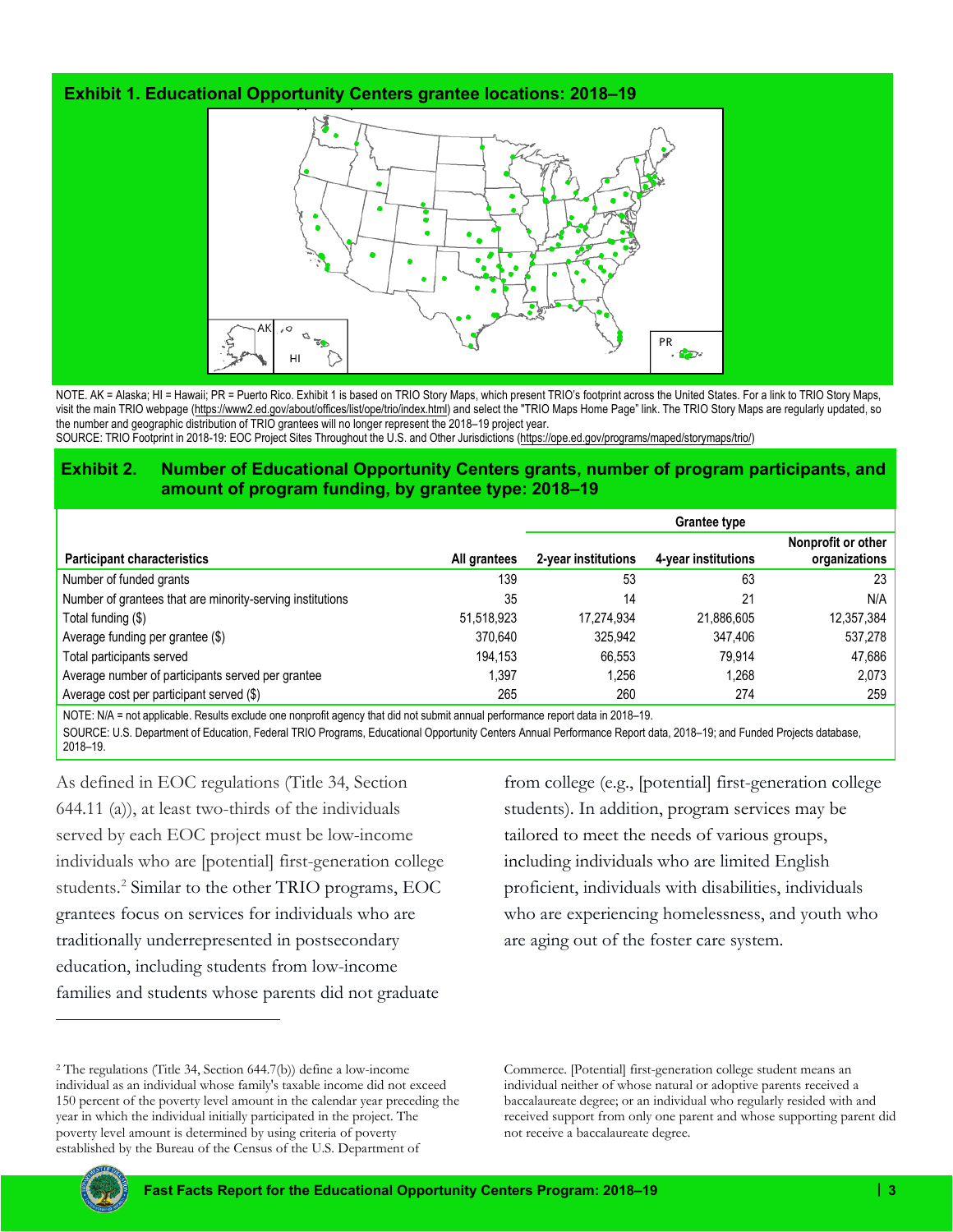With regard to students' educational status, EOC program services are generally targeted for individuals who are at least 19 years old. However, an individual is eligible to participate in EOC if they are less than 19 years of age, they cannot be appropriately served by a Talent Search project in the service area, and their participation would not dilute the EOC project's services to individuals who are at least 19 years of age.

Exhibit 3 illustrates the characteristics of EOC participants during the 2018–19 program year.<sup>[3](#page-3-0)</sup> Seventy-four percent of EOC participants were from low-income families and were [potential] firstgeneration college students, and 5 percent of participants were neither from low-income families nor [potential] first-generation college students. In

addition, 58 percent were female, and most were White, non-Hispanic or Latino (33 percent); African American, non-Hispanic or Latino (32 percent); or Hispanic or Latino of any race (24 percent). The majority of EOC participants were over 18 years of age, <sup>[4](#page-3-1)</sup> with 36 percent of participants being between the ages of 19 and 27, and 37 percent being 28 years of age or older. Because the EOC program serves a heterogeneous population of participants that includes secondary school students, college students, and adults who are not connected to formal education systems (see Box 1), this report does not compare the characteristics of EOC participants with a national sample of students or adults.



<span id="page-3-0"></span><sup>&</sup>lt;sup>3</sup> The characteristics of EOC participants are presented by grantee type in Table A-1 in Appendix A.

<span id="page-3-1"></span><sup>4</sup> Twenty-six percent of EOC participants were 18 years or under. These students received services that promote high school graduation. To see

the performance metric on how these students were evaluated, please see Exhibit 5.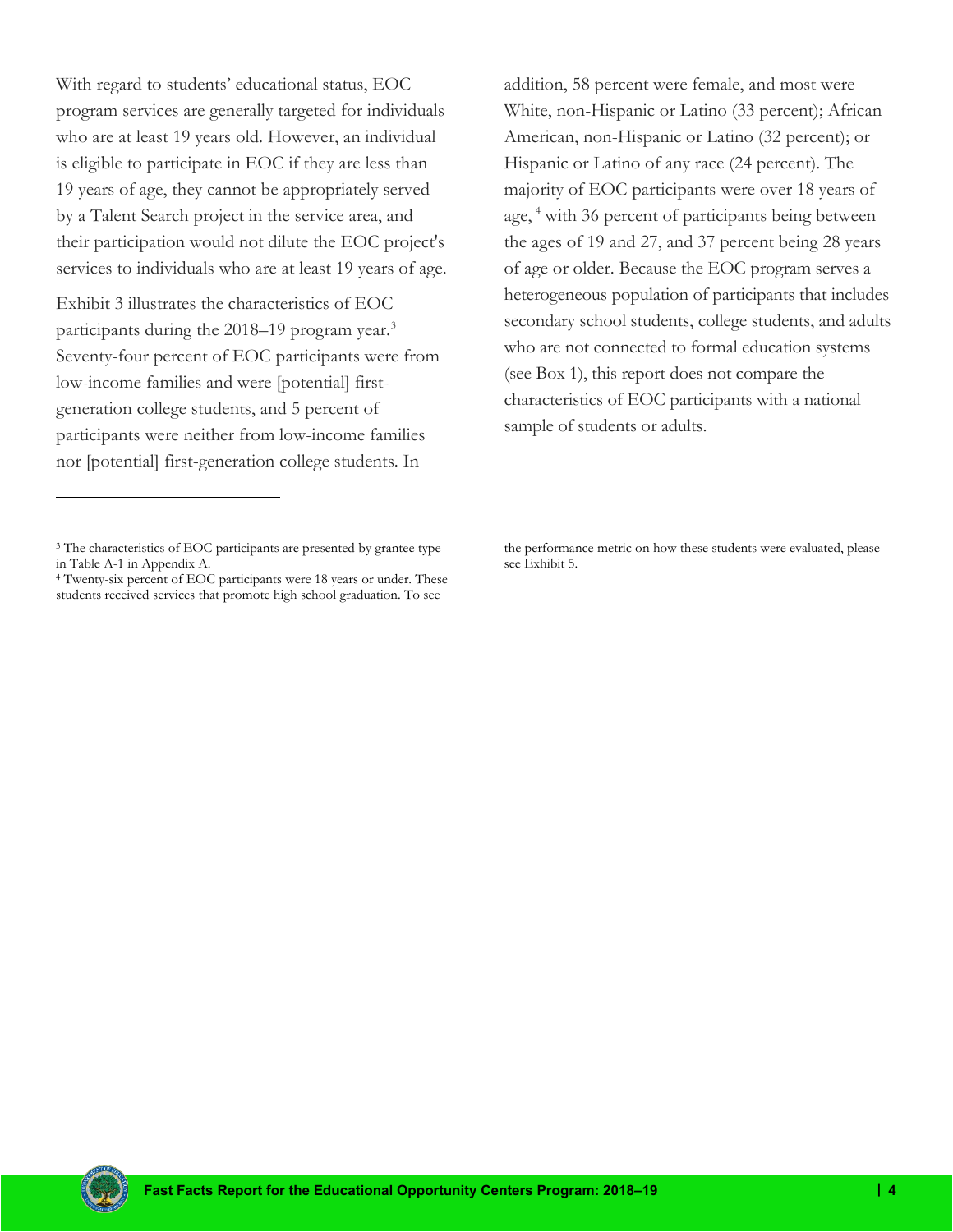### **Exhibit 3. Select characteristics of EOC participants, 2018–19**





- Both low-income and potential first-generation college
- **II** Low-income only
- Potential first-generation college only
- $\bullet$  **Other eligibility status**





NOTE: EOC = Educational Opportunity Centers. Results exclude one nonprofit agency that did not submit annual performance report data in 2018–19. "Other" eligibility status includes participants who were neither low-income nor [potential] first-generation college students. "Other" race/ethnicity includes American Indian or Alaska Native, non-Hispanic/Latino; Asian, non-Hispanic/Latino; Native Hawaiian or Other Pacific Islander, non-Hispanic/Latino; Two or more races, non-Hispanic/Latino; and race or ethnicity unknown. The distribution of participants by age excludes a small number of EOC participants whose age was unknown. Percentages may not sum to 100 percent due to rounding. SOURCE: U.S. Department of Education, Federal TRIO Programs, Educational Opportunity Centers Annual Performance Report data, 2018–19; and Funded Projects database, 2018–19.

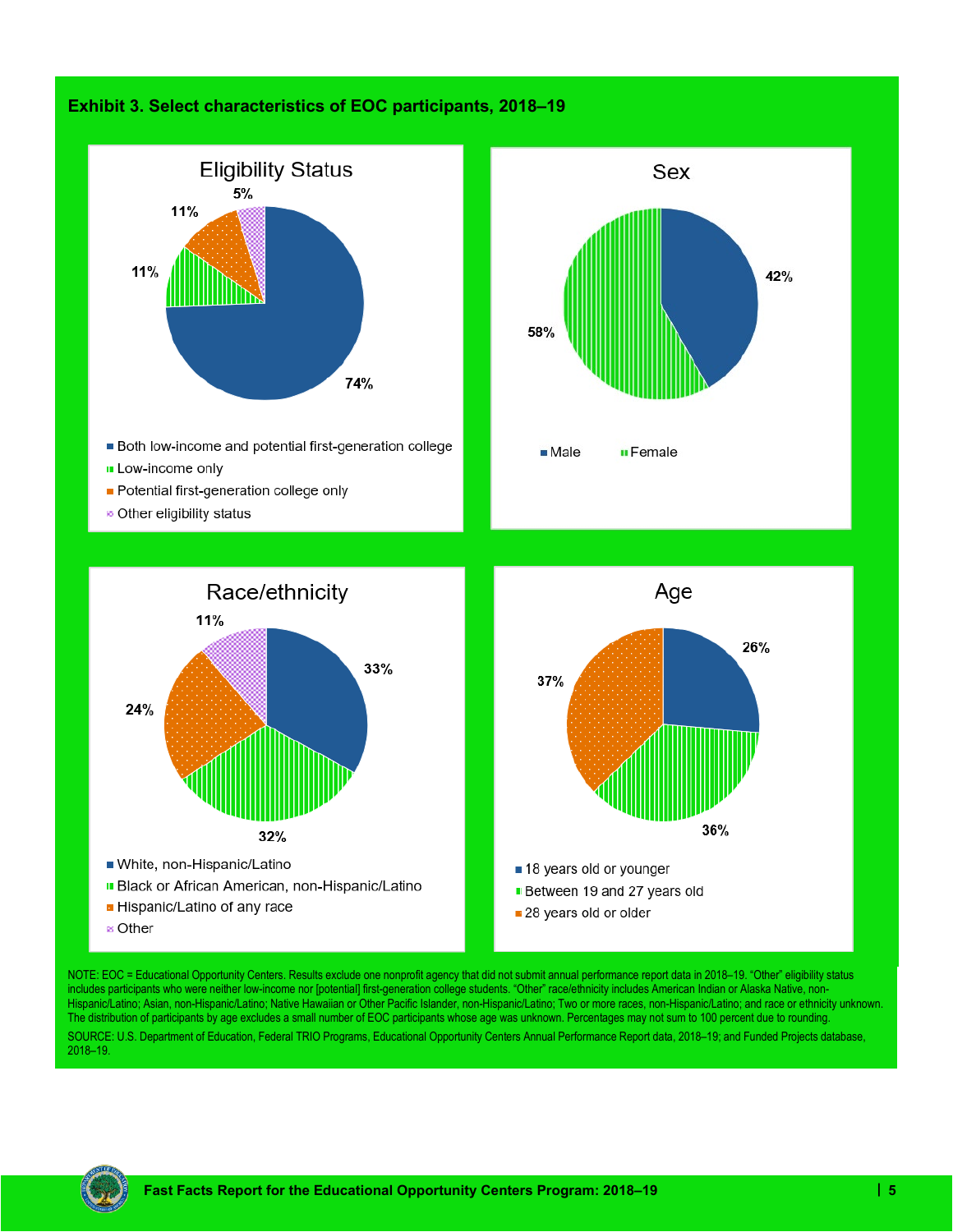### **Box 1. Who is served by the Educational Opportunity Centers program?**

The EOC program serves a wide range of participants, including high school students, recent high school graduates, adults who have not completed a high school diploma, and students enrolled in postsecondary programs. When EOC grantees report data to ED, participants are classified by educational status to determine which outcomes are relevant for each participant. In 2018–19, the distribution of EOC participants across educational statuses differed by grantee type, which likely aligns with the objectives of each EOC grant. Exhibit 4 presents the distribution of EOC participants across seven educational status categories, for the EOC program overall and by grantee type.

As shown in Exhibit 4, the majority of EOC participants in 2018–19 fell into three educational status categories: high school graduates without college experience,<sup>[5](#page-5-0)</sup> high school seniors, and postsecondary students. The percentage of participants who were high school graduates without college experience did not vary greatly by grantee type, ranging from 24 percent of participants for grantees that were nonprofit or other organizations to 27 percent of participants for grantees that were 2-year institutions. In contrast, Exhibit 4 demonstrates that grantees that were 4-year institutions were more likely than other grantees to serve high school seniors and less likely to serve postsecondary students. The percentage of participants who were high school seniors ranged from 15 percent of participants for grantees that were nonprofit or other organizations to 30 percent of participants of grantees that were 4-year institutions. The percentage of participants who were postsecondary students ranged from 14 percent among grantees that were 4-year institutions to 26 percent among grantees that were nonprofit or other organizations.

Among grantees that were 2-year and 4-year institutions, the third-largest group of EOC participants in 2018–19 consisted of former college students who either dropped out of college or were seeking to transfer to a 4-year institution. Only 12 percent of participants served by grantees that were nonprofit or other organizations fell into this educational status, compared with 18 and 20 percent of participants served by 4-year institutions and 2-year institutions, respectively. Nonprofit or other organizations were more likely to report that participants who they served were "other adults." Some of these grant projects elaborated within the EOC APR that the participants that they classified as "other adults" were selected for services on the basis of limited English language proficiency; other grant projects elaborated that "other adults" served were incarcerated individuals. For these students, the grant project did not report individuals' academic enrollment status or their highest educational credential earned.

### **Exhibit 4. Educational status of Educational Opportunity Centers participants, overall and by grantee type: 2018–19**

| <b>Participant characteristics</b>                           | All grantees  |         | <b>Grantee type</b>                        |         |               |                                     |               |         |
|--------------------------------------------------------------|---------------|---------|--------------------------------------------|---------|---------------|-------------------------------------|---------------|---------|
|                                                              |               |         | 2-year institutions<br>4-year institutions |         |               | Nonprofit or other<br>organizations |               |         |
|                                                              | <b>Number</b> | Percent | <b>Number</b>                              | Percent | <b>Number</b> | Percent                             | <b>Number</b> | Percent |
| High school seniors                                          | 44.260        | 23      | 13.485                                     | 20      | 23.609        | 30                                  | 7,166         | 15      |
| Adults without a high school diploma                         | 12.000        | 6       | 2.395                                      | 4       | 5.946         |                                     | 3,659         | 8       |
| High school graduates without college<br>experience          | 50,162        | 26      | 18.209                                     | 27      | 20,733        | 26                                  | 11.220        | 24      |
| College dropouts and potential transfer students             | 33,612        | 17      | 13.535                                     | 20      | 14,176        | 18                                  | 5,901         | 12      |
| Postsecondary students                                       | 39.949        | 21      | 16.536                                     | 25      | 11.123        | 14                                  | 12.290        | 26      |
| <b>Other adults</b>                                          | 8.888         | 5       | 1.096                                      | 2       | 1.811         | 2                                   | 5.981         | 13      |
| Nonsenior participants and dropouts under<br>18 years of age | 5,282         | 3       | 1,297                                      | 2       | 2,516         | 3                                   | 1,469         |         |
| Total                                                        | 194,153       | 100     | 66,553                                     | 100     | 79,914        | 100                                 | 47,686        | 100     |

NOTE: "High school graduates without college experience" includes high school graduates and high school equivalency graduates not already enrolled in postsecondary education. Results exclude one nonprofit agency that did not submit annual performance report data in 2018–19. Percentages may not sum to 100 percent due to rounding.

SOURCE: U.S. Department of Education, Federal TRIO Programs, Educational Opportunity Centers Annual Performance Report data, 2018–19; and Funded Projects database, 2018–19.

<span id="page-5-0"></span><sup>5</sup> "High school graduates without college experience" includes high school graduates and high school equivalency graduates not already enrolled in postsecondary education.

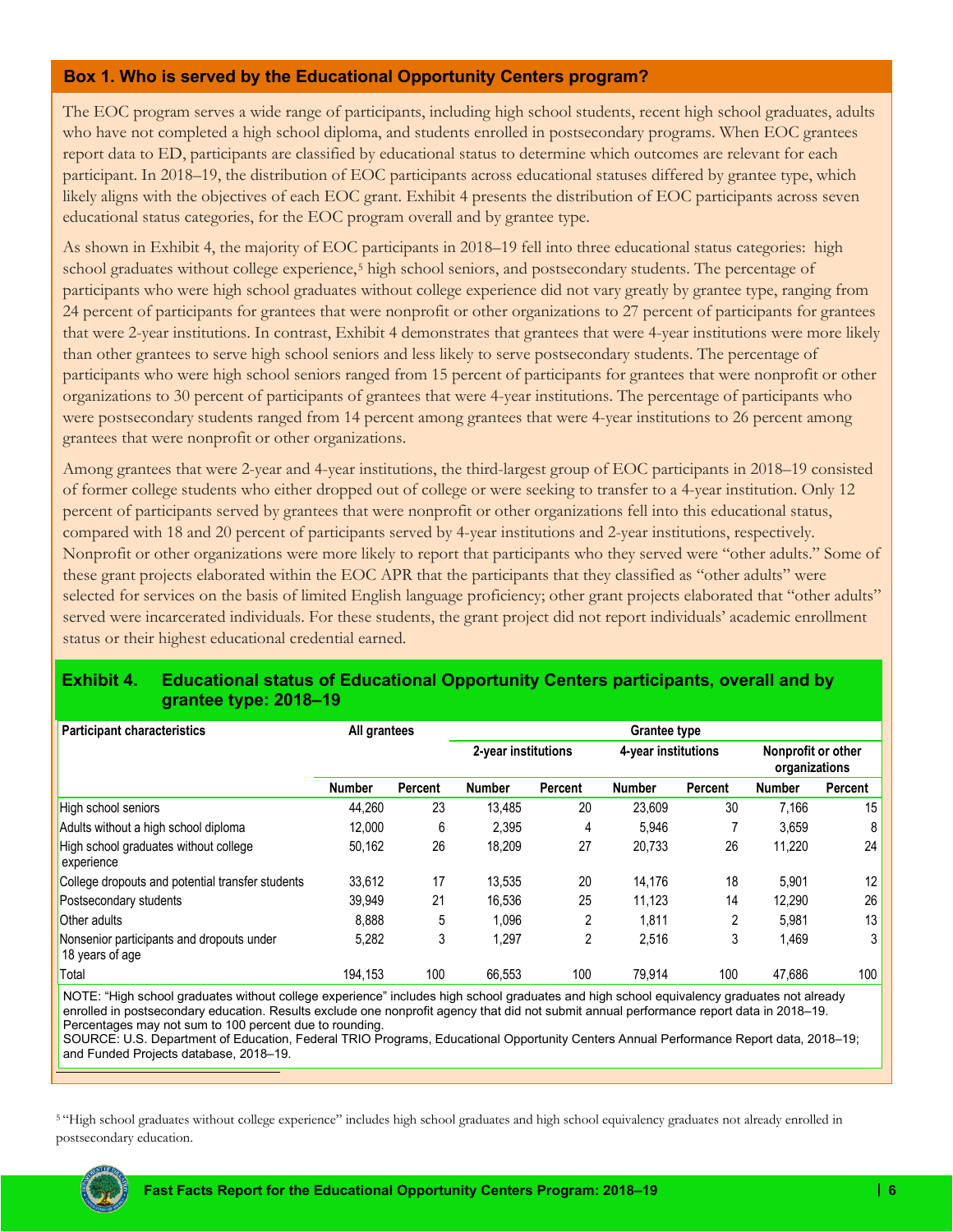# <span id="page-6-0"></span>**Program Outcome Measures**

The EOC program collects data on four program objectives, or desired outcomes, for EOC participants: (1) high school graduation, (2) financial aid application, (3) college admissions application, and (4) college enrollment. Each program objective applies to a subset of EOC participants based on their educational status. Grantees provide information about participant outcomes on an annual basis to determine whether they meet their targets or goals regarding each of these program objectives.

Exhibits 5 through 7 provide the national rates for each of the four EOC program objectives in 2018– 19.[6](#page-6-1) In each exhibit, the subset of EOC participants whose educational status makes them eligible for each program objective (the denominator of the success rate) is provided in boxes that are shaded green, while the number and percentage of participants experiencing a successful outcome is provided in a box that is shaded orange. EOC participants who are not included in the calculation of success rates are illustrated in boxes that are shaded gray. Two groups

of participants were not included in the calculation of any of the four program objectives: "postsecondary students" and "other adults."

The majority of EOC participants who were eligible for each of the EOC program outcomes achieved the outcome. Specifically, more than half (61 percent) of eligible EOC participants received a high school diploma or equivalent (see Exhibit 5). In addition, of EOC participants who were eligible to complete these outcomes, 73 percent completed college admission applications and 75 percent completed financial aid applications (see Exhibit 6). Although 59 percent of eligible EOC participants enrolled in college or received notification of deferred enrollment (see Exhibit 7), this program-level success rate masks differences in college enrollment rates between participants who received a high school diploma or equivalent during the reporting year and participants who already had a high school diploma or equivalent when they first received program services (see Box 2).



<span id="page-6-1"></span><sup>6</sup> The characteristics of EOC participants are presented by grantee type in Table A-1 in Appendix A.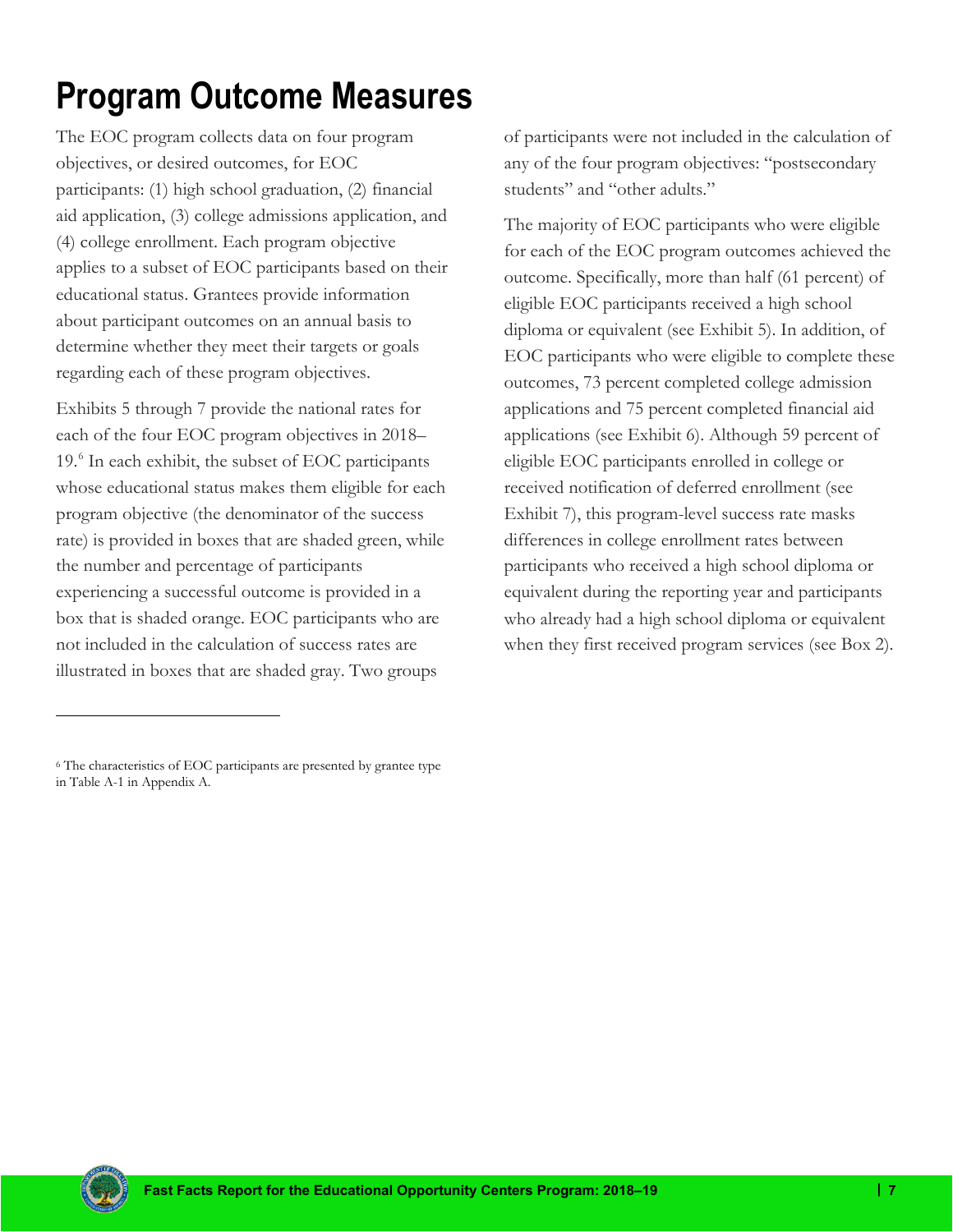

with no college experience" includes high school graduates and high school equivalency graduates not already enrolled in postsecondary education. The first three boxes on the left of the top row are shaded green to represent participants who were eligible to attain the program outcome. The next four boxes on the top row are shaded grey to represent participants who were not eligible to attain the program outcome. The box on the second row is shaded orange to indicate participants who attained the program outcome. SOURCE: U.S. Department of Education, Federal TRIO Programs, Educational Opportunity Centers Annual Performance Report data, 2018–19; and Funded Projects database, 2018–19.

#### **Exhibit 6. EOC participant postsecondary school college admission and financial aid application rate and number of participants in the rate denominator by educational status: 2018–19 program year**



NOTE: EOC = Educational Opportunity Centers. "High school graduates with no college experience" includes high school graduates and high school equivalency graduates not already enrolled in postsecondary education. The two boxes on the left and the two boxes on the right of the top row are shaded grey to represent participants who were not eligible to attain the program outcome. Boxes 3–5 in the middle of the top row are shaded green to represent participants who were eligible to attain the program outcome. The two boxes on the second row are shaded orange to indicate participants who attained the program outcome.

SOURCE: U.S. Department of Education, Federal TRIO Programs, Educational Opportunity Centers Annual Performance Report data, 2018–19; and Funded Projects database, 2018–19.

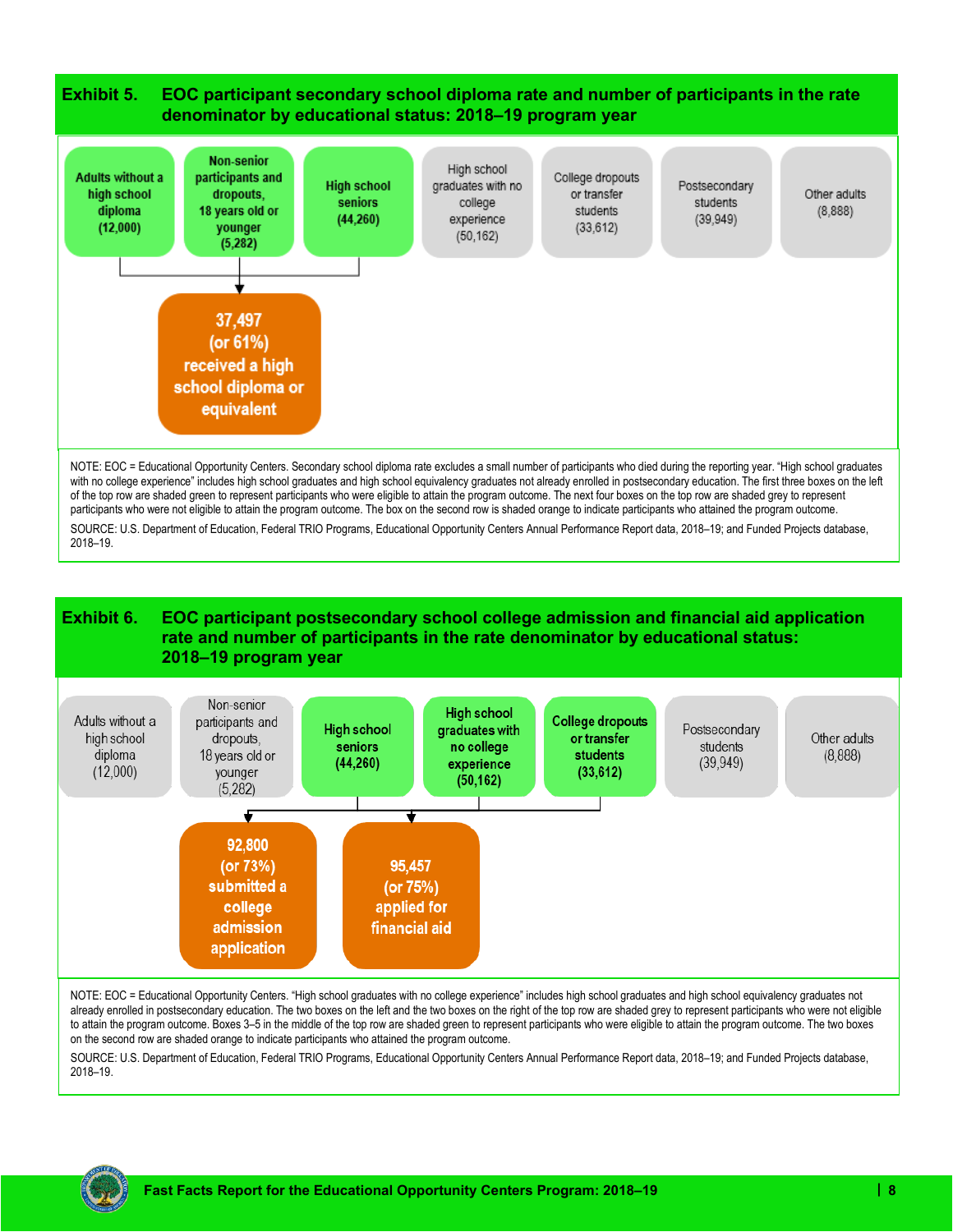

SOURCE: U.S. Department of Education, Federal TRIO Programs, Educational Opportunity Centers Annual Performance Report data, 2018–19; and Funded Projects database, 2018–19.

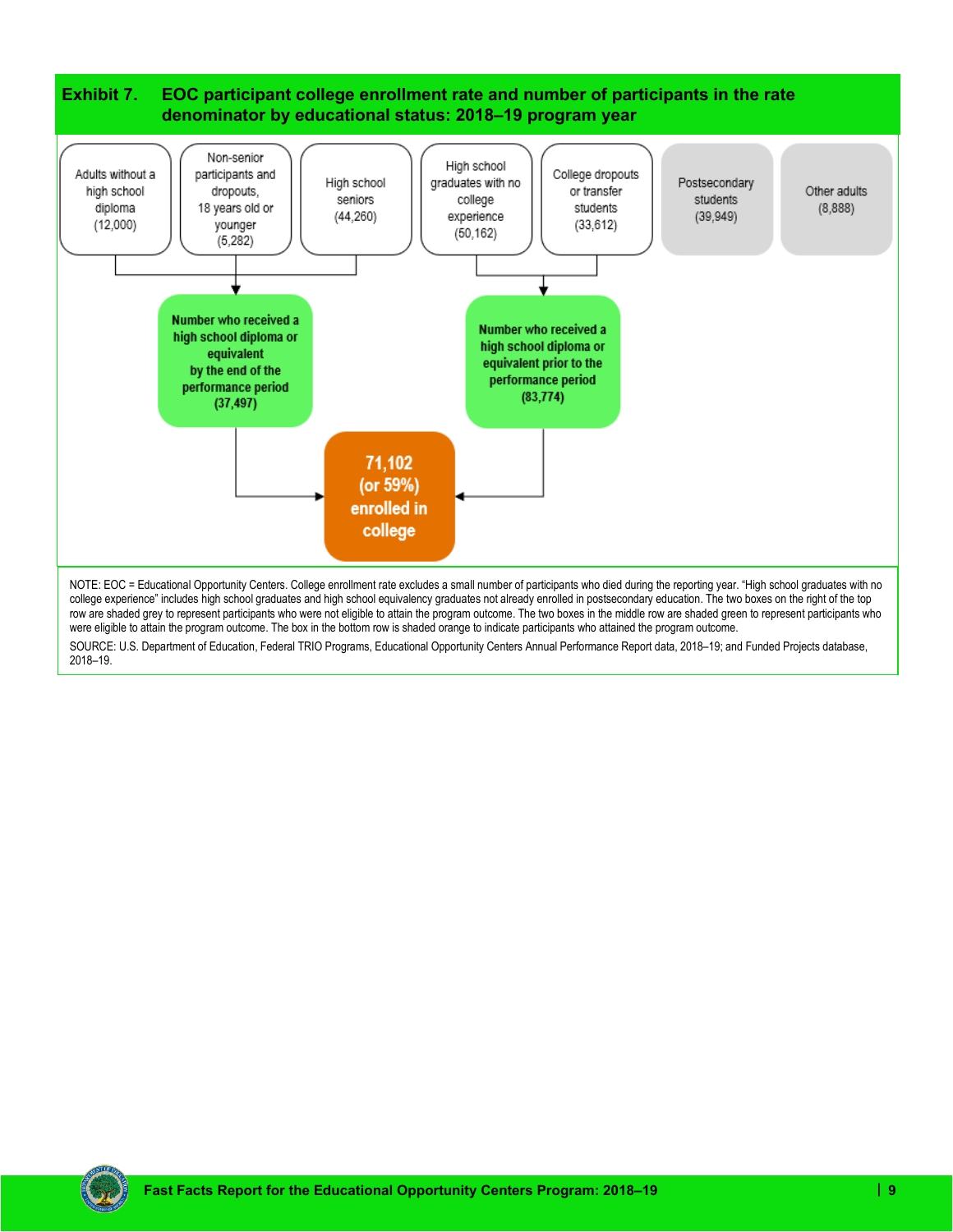#### **Box 2. How did college enrollment rates differ by high school completion status?**

The EOC college enrollment outcome includes two eligible groups of participants: (1) those who had a high school diploma when they first received program services during the reporting year and (2) those who received a high school diploma during the reporting year. At the beginning of the grant cycle, grantees chose whether the college enrollment calculation for their project would include both groups of EOC participants or only the group of participants who received a high school diploma during the reporting year. Nearly one-fifth of EOC grantees that were funded during the 2015–20 grant cycle chose to measure college enrollment among only those participants who received a high school diploma during the reporting year. Exhibit 8 illustrates the college enrollment rates for these two groups of EOC participants. In 2018–19, the majority of EOC participants who were eligible for the college enrollment outcome already had a high school diploma when they first received EOC program services.

The college enrollment rate was higher among participants who received a high school diploma during the reporting year (69 percent) than among participants who had a high school diploma when they first received program services during the reporting year (54 percent). This difference in college enrollment rates may reflect the challenges that young adults encounter as they try to (re-)enter postsecondary education after a period of disengagement from formal education.



SOURCE: U.S. Department of Education, Federal TRIO Programs, Educational Opportunity Centers 2018–19 Program Annual Performance Report and 2018–19 Funded Projects Database.

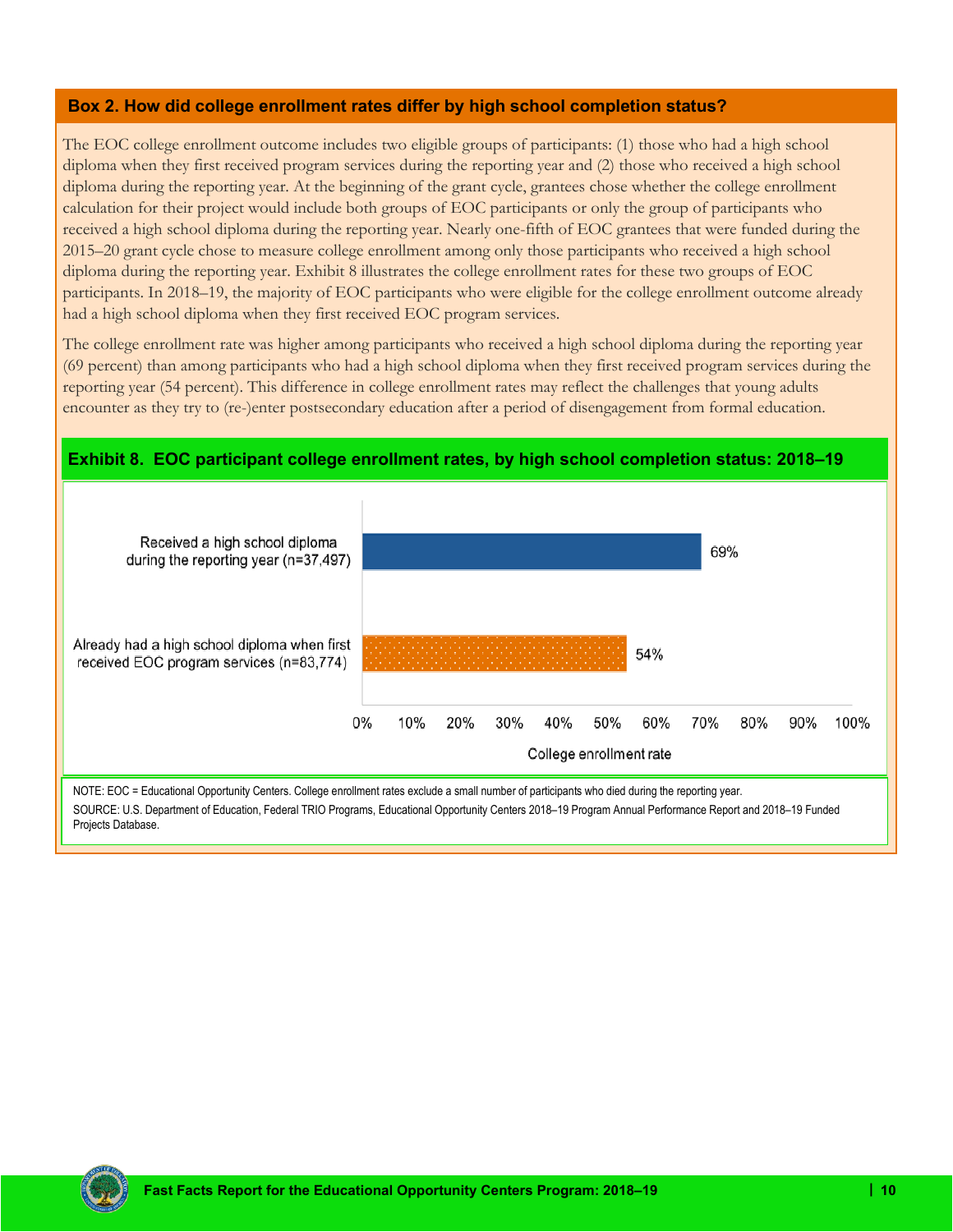# <span id="page-10-0"></span>**For Further Reference**

This report provided a national profile of the EOC Program and presented program performance results and characteristics of current participants for the 2018–19 program year. For more information on the TRIO program, see the resources listed in this section.

### **TRIO Program resources:**

TRIO webpage (provides links to the webpages for individual TRIO programs; TRIO news and information; and links to TRIO reports, maps, and other resources):

[https://www2.ed.gov/about/offices/list/ope/tri](https://www2.ed.gov/about/offices/list/ope/trio/index.html) [o/index.html](https://www2.ed.gov/about/offices/list/ope/trio/index.html)

- EOC webpage (provides information about EOC program funding and other resources): [https://www2.ed.gov/programs/trioeoc/index.ht](https://www2.ed.gov/programs/trioeoc/index.html) [ml](https://www2.ed.gov/programs/trioeoc/index.html)
- Institute of Education Sciences (IES) publications and products search webpage (by entering search words such as "low income," "first-generation," and "at risk" in the search box, users will access reports related to these student populations): [https://ies.ed.gov/pubsearch/](https://nam10.safelinks.protection.outlook.com/?url=https%3A%2F%2Fies.ed.gov%2Fpubsearch%2F&data=04%7C01%7Ckzeiser%40air.org%7C3821edf3de294b18a89b08d8e3d38165%7C9ea45dbc7b724abfa77cc770a0a8b962%7C0%7C0%7C637509844864648877%7CUnknown%7CTWFpbGZsb3d8eyJWIjoiMC4wLjAwMDAiLCJQIjoiV2luMzIiLCJBTiI6Ik1haWwiLCJXVCI6Mn0%3D%7C1000&sdata=CrmDPItTsBd9G20nSMUgdXiLJywUgPDNJGWIdHA6O3c%3D&reserved=0)

### **TRIO Story Maps:**

Project sites throughout the United States and outlying territories:

[https://ope.ed.gov/programs/maped/storymaps](https://ope.ed.gov/programs/maped/storymaps/trio/)  $/trio/$ 

Grantee data for all TRIO programs: <https://ope.ed.gov/programs/trio/trioexplorer/>

# **References**

- U.S. Department of Education, Office of Postsecondary Education, Student Service, *Fast Facts Report for the Upward Bound and Upward Bound Math-Science Programs*, Washington, DC, 2021. Retrieved from: [https://www2.ed.gov/about/offices/list/ope/tri](https://www2.ed.gov/about/offices/list/ope/trio/ububmsfastfactsreport1718.pdf) [o/ububmsfastfactsreport1718.pdf](https://www2.ed.gov/about/offices/list/ope/trio/ububmsfastfactsreport1718.pdf)
- U.S. Department of Education, Office of Postsecondary Education, Student Service, *Fast Facts Report for the Veterans Upward Bound Program*, Washington, DC, 2020. Retrieved from: [https://www2.ed.gov/about/offices/list/ope/tri](https://www2.ed.gov/about/offices/list/ope/trio/vubfastfactsreport.pdf) [o/vubfastfactsreport.pdf](https://www2.ed.gov/about/offices/list/ope/trio/vubfastfactsreport.pdf)
- U.S. Department of Education, Office of Postsecondary Education, Student Service, *Fast Facts Report for the Student Support Services Program*, Washington, DC, 2016a. Retrieved from: [https://www2.ed.gov/programs/triostudsupp/ss](https://www2.ed.gov/programs/triostudsupp/sss-fastfacts2016.pdf) [s-fastfacts2016.pdf](https://www2.ed.gov/programs/triostudsupp/sss-fastfacts2016.pdf)
- U.S. Department of Education, Office of Postsecondary Education, Student Service, *Fast Facts Report for the Talent Search Program*, Washington, DC, 2016b. Retrieved from: [https://www2.ed.gov/programs/triotalent/ts](https://www2.ed.gov/programs/triotalent/ts-fastfacts2016.pdf)[fastfacts2016.pdf](https://www2.ed.gov/programs/triotalent/ts-fastfacts2016.pdf)

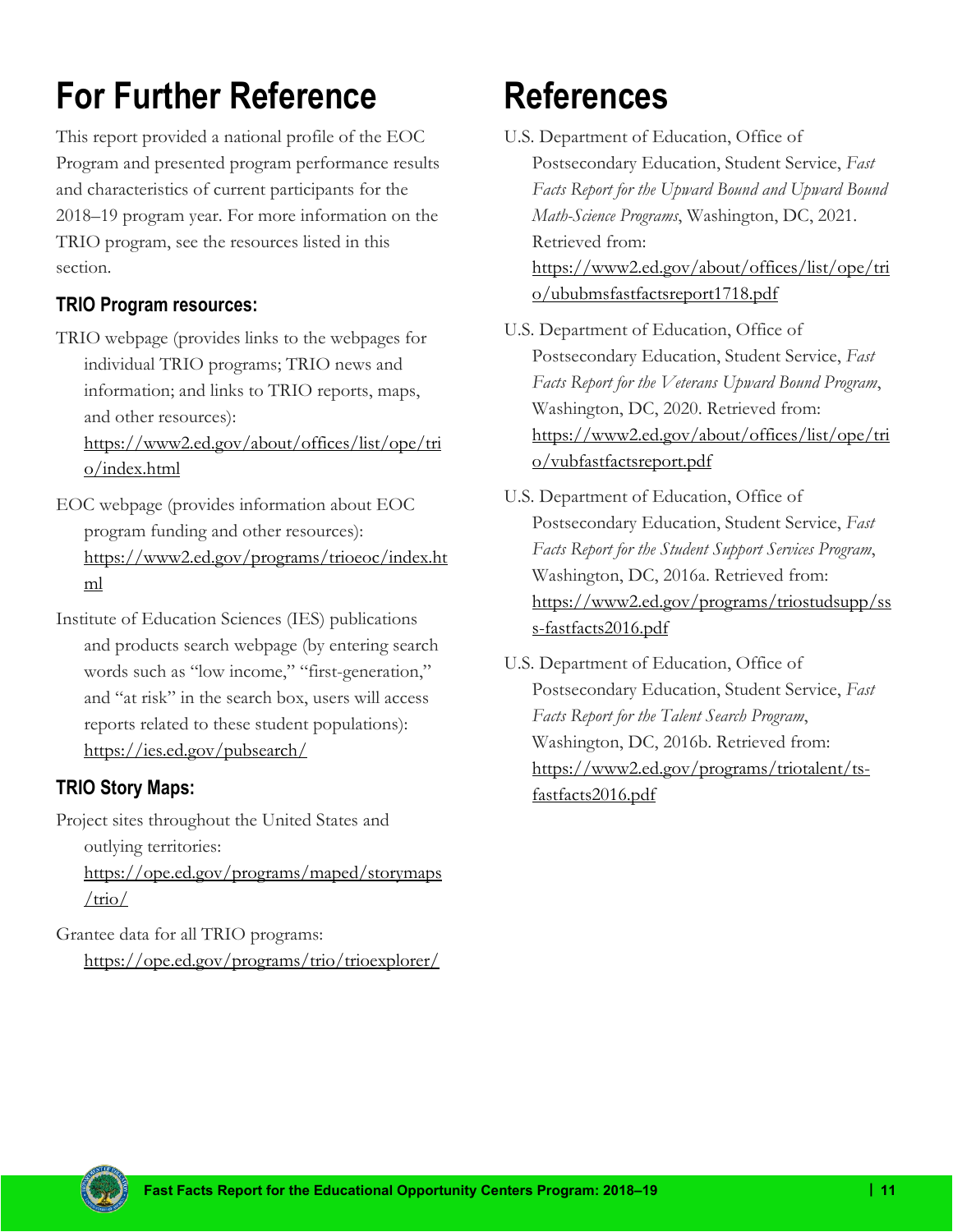### <span id="page-11-0"></span>**Appendix A. Detailed Tables**

**Table A-1. Select characteristics of EOC participants by grantee type: 2018–19**

|                                                          |               |                | <b>Grantee type</b> |                     |               |                     |               |                                     |  |
|----------------------------------------------------------|---------------|----------------|---------------------|---------------------|---------------|---------------------|---------------|-------------------------------------|--|
|                                                          |               | All grantees   |                     | 2-year institutions |               | 4-year institutions |               | Nonprofit or other<br>organizations |  |
| <b>Participant characteristics</b>                       | <b>Number</b> | <b>Percent</b> | <b>Number</b>       | <b>Percent</b>      | <b>Number</b> | Percent             | <b>Number</b> | Percent                             |  |
| Total                                                    | 194,153       | 100            | 66,553              | 34.3                | 79,914        | 41.2                | 47,686        | 24.6                                |  |
| Eligibility status                                       |               |                |                     |                     |               |                     |               |                                     |  |
| Both low-income and [potential] first-generation college | 144,418       | 74.4           | 47,986              | 72.1                | 59,156        | 74                  | 37,276        | 78.2                                |  |
| Low-income only                                          | 20,429        | 10.5           | 6,564               | 9.9                 | 9,711         | 12.2                | 4,154         | 8.7                                 |  |
| [Potential] first-generation college only                | 20,353        | 10.5           | 8,838               | 13.3                | 7,371         | 9.2                 | 4,144         | 8.7                                 |  |
| Other eligibility status                                 | 8,953         | 4.6            | 3,165               | 4.8                 | 3,676         | 4.6                 | 2,112         | 4.4                                 |  |
| Sex                                                      |               |                |                     |                     |               |                     |               |                                     |  |
| Male                                                     | 81,349        | 41.9           | 26,964              | 40.5                | 33,951        | 42.5                | 20,434        | 42.9                                |  |
| Female                                                   | 112,804       | 58.1           | 39,589              | 59.5                | 45,963        | 57.5                | 27,252        | 57.1                                |  |
| Race/ethnicity                                           |               |                |                     |                     |               |                     |               |                                     |  |
| White, non-Hispanic/Latino                               | 64,513        | 33.2           | 23,534              | 35.4                | 28,824        | 36.1                | 12,155        | 25.5                                |  |
| Black or African American, non-Hispanic/Latino           | 62,495        | 32.2           | 22,712              | 34.1                | 21,215        | 26.5                | 18,568        | 38.9                                |  |
| Hispanic/Latino of any race                              | 45,887        | 23.6           | 14,085              | 21.2                | 20,287        | 25.4                | 11,515        | 24.1                                |  |
| Other                                                    | 21,258        | 10.9           | 6,222               | 9.3                 | 9,588         | 12                  | 5,448         | 11.4                                |  |
| Age                                                      |               |                |                     |                     |               |                     |               |                                     |  |
| 18 years old or younger                                  | 51,000        | 26.3           | 17,787              | 26.7                | 24,468        | 30.6                | 8,745         | 18.3                                |  |
| Between 19 and 27 years old                              | 70,713        | 36.4           | 26,461              | 39.8                | 26,227        | 32.8                | 18,025        | 37.8                                |  |
| 28 years old or older                                    | 72,250        | 37.2           | 22,248              | 33.4                | 29,098        | 36.4                | 20,904        | 43.8                                |  |

NOTE: EOC = Educational Opportunity Centers. Results exclude one nonprofit agency that did not submit annual performance report data in 2018–19. "Other" eligibility status includes participants who were neither low-income nor [potential] first-generation college students. "Other" race/ethnicity includes American Indian or Alaska Native, non-Hispanic/Latino; Asian, non-Hispanic/Latino; Native Hawaiian or Other Pacific Islander, non-Hispanic/Latino; Two or more races, non-Hispanic/Latino; and race or ethnicity unknown. The distribution of participants by age excludes a small number of EOC participants whose age was unknown. Percentages may not sum to 100 percent due to rounding.

SOURCE: U.S. Department of Education, Federal TRIO Programs, Educational Opportunity Centers Annual Performance Report data, 2018–19 and Funded Projects Database, 2018–19.

#### **Table A-2. EOC participant outcomes by grantee type: 2018–19**

|                                                                                                                           |               |         | <b>Grantee type</b> |         |               |                     |                                     |                |
|---------------------------------------------------------------------------------------------------------------------------|---------------|---------|---------------------|---------|---------------|---------------------|-------------------------------------|----------------|
|                                                                                                                           | All grantees  |         | 2-vear institutions |         |               | 4-year institutions | Nonprofit or other<br>organizations |                |
| Participant outcome rates                                                                                                 | <b>Number</b> | Percent | <b>Number</b>       | Percent | <b>Number</b> | <b>Percent</b>      | <b>Number</b>                       | <b>Percent</b> |
| Total                                                                                                                     | 194.153       | 100     | 66.553              | 34.3    | 79.914        | 41.2                | 47,686                              | 24.6           |
| High school graduation rate                                                                                               | 37,497        | 60.9    | 11.546              | 67.2    | 19.475        | 60.7                | 6.476                               | 52.7           |
| Financial aid application rate                                                                                            | 95,457        | 74.6    | 35,839              | 79.2    | 40,452        | 69.1                | 19.166                              | 78.9           |
| College admissions application rate                                                                                       | 92,800        | 72.5    | 34,132              | 75.5    | 39,818        | 68                  | 18.850                              | 77.6           |
| College enrollment rate                                                                                                   | 71,102        | 58.6    | 26.619              | 61.5    | 29,803        | 54.8                | 14,680                              | 62.2           |
| College enrollment rate among participants who received a high<br>school diploma during the reporting year                | 25,963        | 69.2    | 7.994               | 69.2    | 12.801        | 65.7                | 5.168                               | 79.8           |
| College enrollment rate among participants who had a high school<br>diploma when they first received EOC program services | 45,139        | 53.9    | 18.625              | 58.7    | 17.002        | 48.7                | 9,512                               | 55.6           |

NOTE: EOC = Educational Opportunity Centers. Results exclude one nonprofit agency that did not submit annual performance report data in 2018–19. Percentages may not sum to 100 percent due to rounding.

SOURCE: U.S. Department of Education, Federal TRIO Programs, Educational Opportunity Centers Annual Performance Report data, 2018–19 and Funded Projects Database, 2018–19.